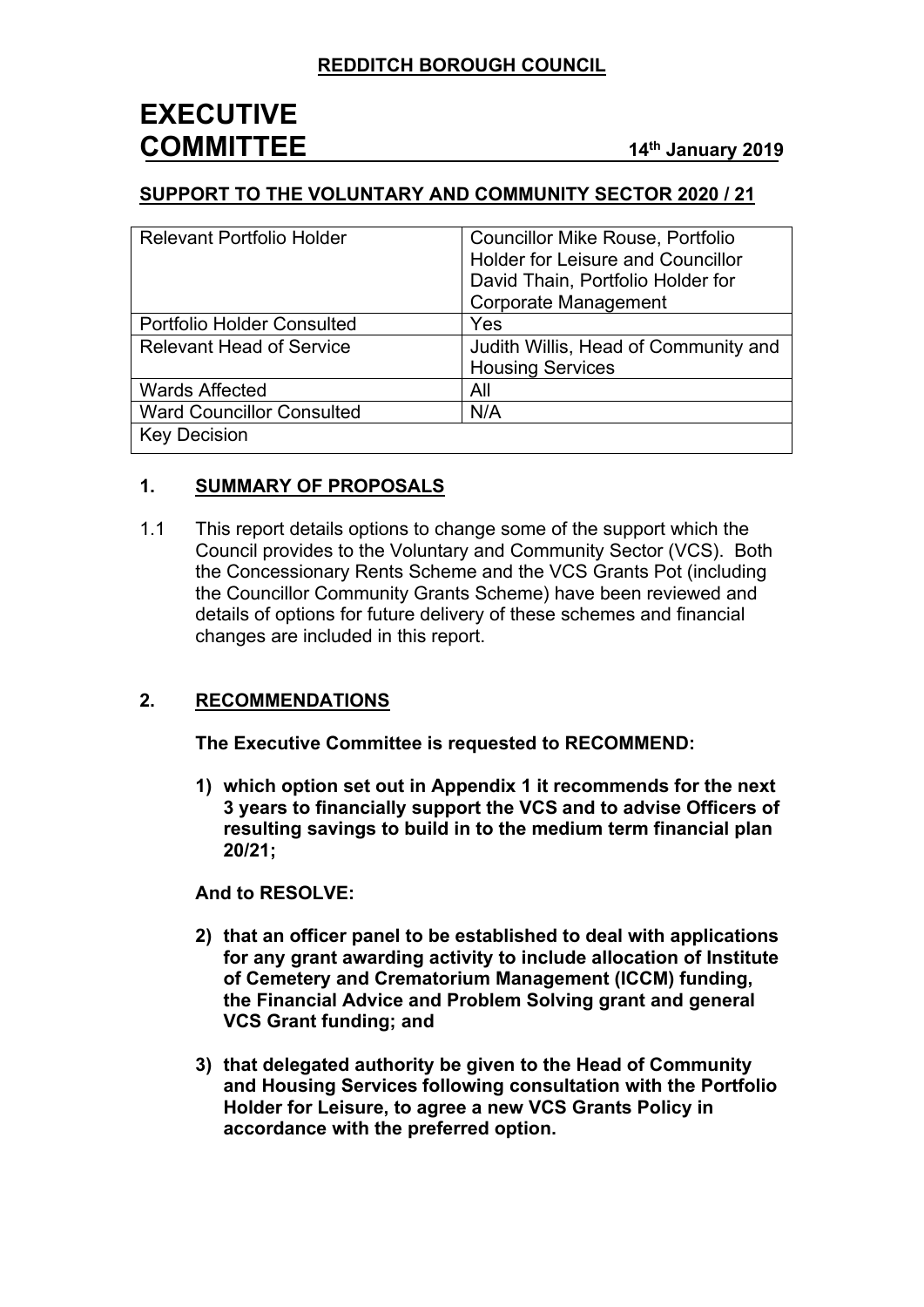# **3. KEY ISSUES**

### **Financial Implications**

3.1 A table of six options can be found in Appendix 1 of this report. The opportunities and risks of each are set out along with the financial implications/savings for each option.

### **Background**

- 3.2 The VCS Grants Programme is reviewed each year with a view to setting the budget for the programme and to detail the means of distributing funding to the VCS. For 2019/20 the programme budget was set at £220k. This included £75k for the Financial Advice and Problem Solving contract and £145k for the VCS Grants pot generally.
- 3.3 It was agreed that for 2019-20, a new way of distributing the VCS Grants Pot would be utilised. The Council moved away from requiring VCS groups to apply using an application form and decisions made using a Members Grants Panel. Instead the Council introduced the Councillor Community Grant Scheme (CCGS) where each of the 29 Councillors was allocated £5k to fund VCS groups in their local ward area or borough wide. The Executive Committee resolved to undertake a review of the scheme during the first year of its implementation.
- 3.4 In 2017, the Council decided to change the decision making process for allocating funding for a financial advice and problem solving service from a grant to a contract. Citizens Advice Bromsgrove and Redditch were successful in the competitive tender process and were awarded the contract to deliver this service from April 2017 to March 2020. The contract is currently worth £75k per annum.
- 3.5 Further support provided by the Council to the VCS goes in helping to identify which VCS groups receive funding through the Institute of Cemetery and Crematorium Management (ICCM) Recycling of Metal Recovered from Cremation Scheme. The national scheme provides that this funding is ring fenced to local bereavement charities. Local Authorities are able to send (with permission of the families) metal parts recovered after cremation for recycling for money which is then gifted back to the Local Authority to be redistributed to the local VCS. It was agreed last year that the Grants Panel should be making any decisions about this funding. The average annual funding is approximately £21k.
- 3.6 In addition to this support, the Council also provides a Concessionary Rent scheme which enables any VCS group renting a Council owned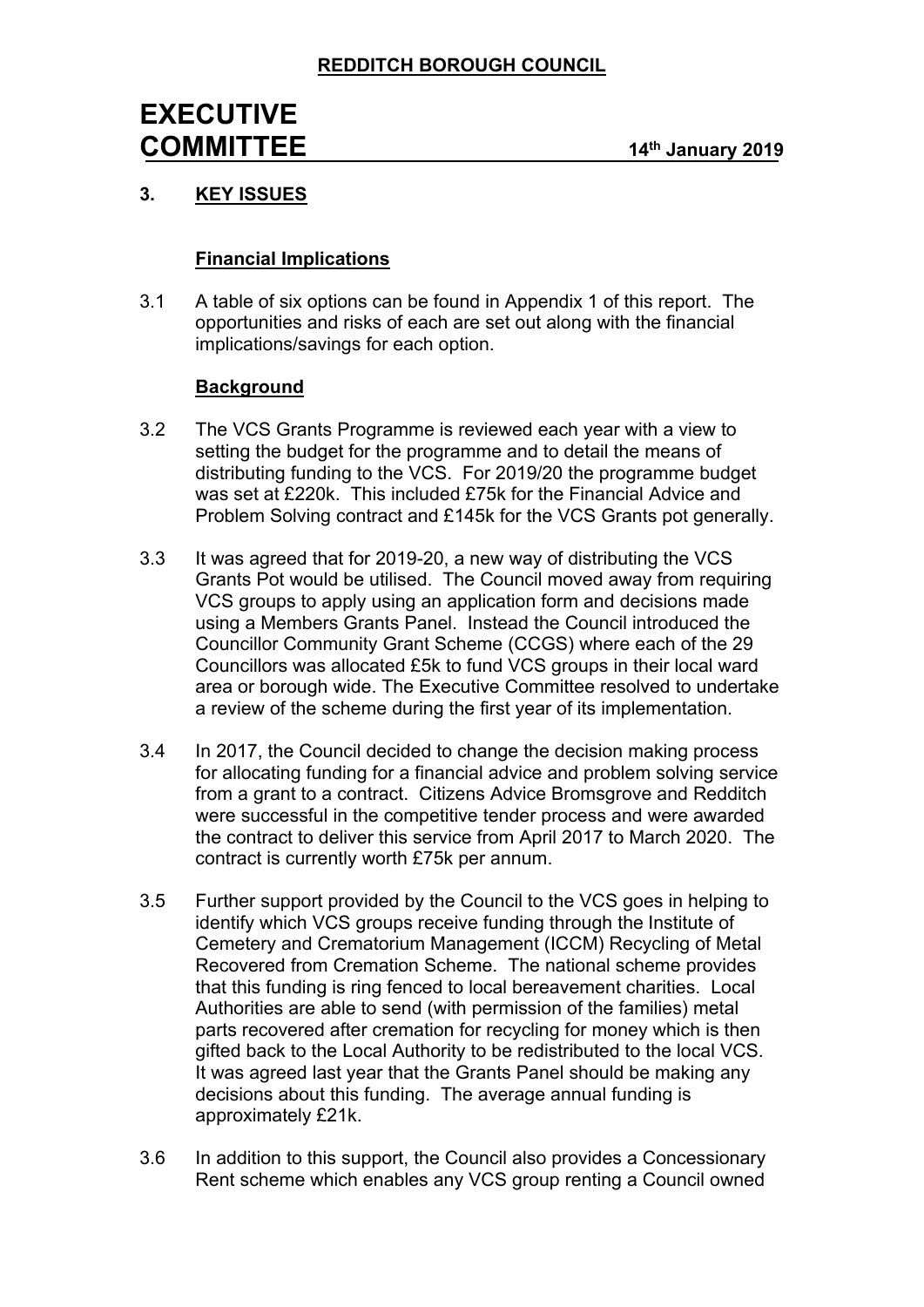# **REDDITCH BOROUGH COUNCIL**

# **EXECUTIVE COMMITTEE <sup>14</sup>th January <sup>2019</sup>**

commercial property to receive a discount on their rent. Most groups that take advantage of this scheme receive 70% discount on their rent. Historically, VCS groups have had to apply for the discount using an application form. This has been considered by the Grants Panel and a recommendation made for whether a discount could be applied and at what level (25%, 45% or 70%).

- 3.7 Currently, there are 9 organisations that receive a discount across 13 council properties. Some of these groups do sub-let to other VCS groups which could also be affected by any changes made to the scheme.
- 3.8 The Council has historically set aside a budget for the Concessionary Rent scheme of £63k per annum. The total cost of the scheme is £117k (this includes the full market rent of all the 13 properties affected). VCS organisations in the scheme all currently pay only 30% of the full market rent (which for all properties totals approximately £35k) with the Council having to budget for the remaining £82k). This therefore means that the Council are over budget by £19k.
- 3.9 In July 2019, the Council was issued by its auditors with a Section 24 notice which set out serious concerns about the Council's ability to balance its budget. As a consequence of this, the Council was required to review all of its budgets to see what significant savings could be made. It was felt necessary that an ongoing review of funding for the Concessionary Rent scheme be brought forward as a priority and alongside the annual review of the VCS Grants Programme. The two schemes provide support to VCS organisations totalling approximately £300k (£283 budgeted), as set out below:

Concessionary Rents £63k (actual spend £82,000) Community Councillor Grants Scheme £145,000 Financial Advice and Problem Solving Contact £75,000

#### **Legal Implications**

- 3.10 The Council needs to continue to ensure that it has a transparent and fair grants scheme, ensuring that we comply with the 2015 Local Government Transparency Code
- 3.11 Whilst grant funding and concessions to the VCS are not statutory function, under Section 137 of the Local Government Act 1972, the Council has the power to incur expenditure which in its opinion is in the interest of and will bring direct benefit to its area or any part of it or all or some of its inhabitants. The direct benefit accruing must also be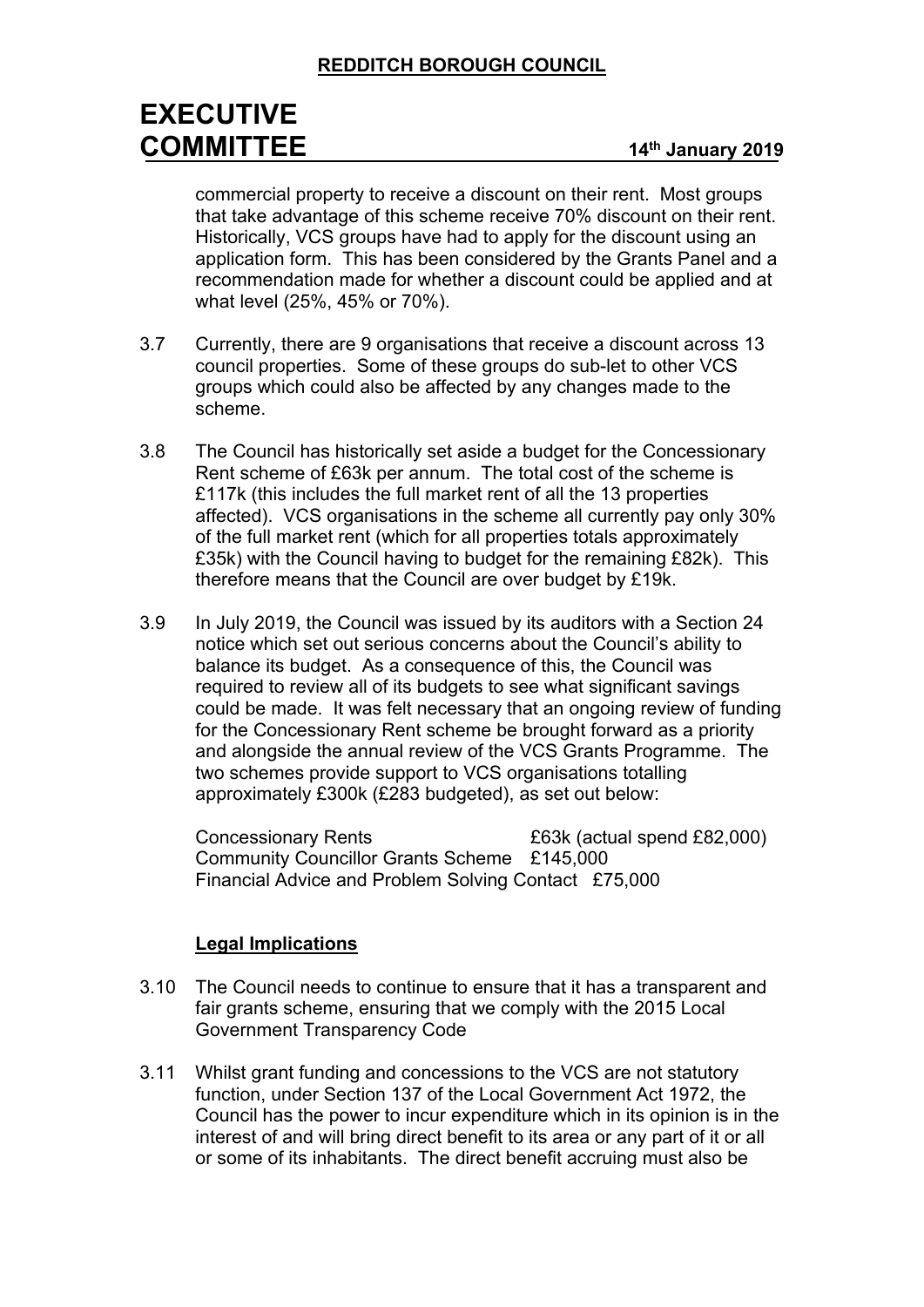commensurate with the expenditure to be incurred.

- 3.12 There is a further power to make grants to voluntary organisations providing recreational facilities under Section 19 of the Local Government (Miscellaneous Provisions) Act 1976. Depending on the option within this report that is approved, a new VCS Grants Policy will be required.
- 3.13 Local Authorities must comply with the 2015 Local Government Transparency Code and Best Value duties.

### **Service / Operational Implications**

- 3.14 Consultation has been undertaken as part of this review with both those VCS organisations that receive a concessionary rent and those organisations that can and have benefitted from the VCS Grants Programme in the past and present. The consultation was undertaken to seek the view, options and ideas of the VCS on how any reduced Council funding could best be allocated equitably and transparently to organisations. A consultation event was held on 26<sup>th</sup> November for all groups to attend, a meeting was held with VCS organisations receiving a concessionary rent on 10<sup>th</sup> December and a survey replicating the questions at the event on 26<sup>th</sup> November was circulated to the VCS through the Bromsgrove and Redditch Network (BARN) distribution lists.
- 3.15 The consultation was on the short term provision of support to the VCS, with a view to establishing a longer term process in the future and as detailed in paragraph 3.23 of this report.
- 3.16 Appendix 2 details the responses to the consultation from the event, the survey and the meeting with the concessionary rent holders. Approximately 35 people attended the event representing around 30 organisations. There were only 4 individual responses to the questionnaire. Some of the key points made include:
	- some of the VCS stated that the consultation was not a proper consultation - the sector was not being consulted on the amount of funding available to them and the cut being made;
	- VCS groups felt that Councillors did not understand what they do, there was a feeling that the social value and capital provided by VCS organisations was not been taken into consideration in the decision making process;
	- some VCS groups felt that the Council was not taking into account the added value and additional funding the sector brings into the town. They quoted the Charity Commission who state that for every £1 Invested in the VCS will bring in a further £10 in social value;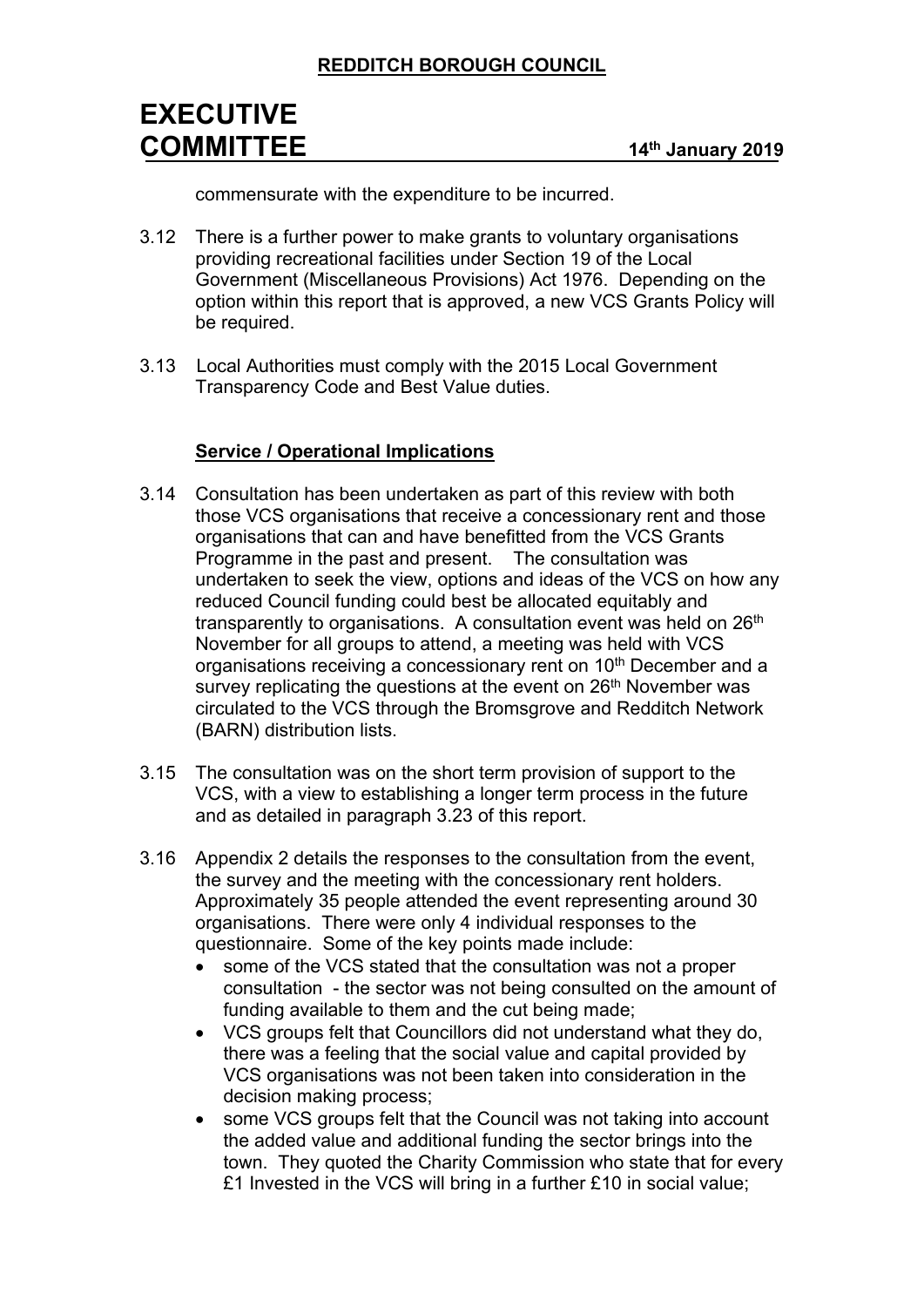# **REDDITCH BOROUGH COUNCIL**

# **EXECUTIVE COMMITTEE <sup>14</sup>th January <sup>2019</sup>**

- groups would prefer funding made available by the Council to be for core costs including rent, it was felt that rent is very difficult to find other sources of funding for;
- there was a view put forward by some that maintaining the concessionary rent scheme was the most important support the Council could provide to the VCS;
- the majority of participants felt that the larger amount of any funding should be available for core costs with a smaller amount available for small grants;
- the majority of participants agreed that a cap on how much groups could apply for should be in place and that it should be £5k;
- there was a request by some for flexibility in allocating funding rather than strict set pots of funding to bid into;
- the sector expressed a clear preference for an application process as opposed to the current Community Councillor Grant Scheme;
- there was a request that any application process should be straightforward with a simple form to complete;
- funding should be generally allocated in time for the start of the financial year;
- there was consensus that the Council's Strategic Purposes provided the framework for organisations to bid into;
- some participants felt that funding should be allocated to helping other less established VCS groups to sustain themselves and general sector capacity building;
- it was also suggested that the funding might help to bring the sector together and co-ordinate consortium bids;
- there was a suggestion that funding should be utilised to help the sector demonstrate need for the activities and services they provide; and
- that most participants were supportive of the role of the VCS Grants Coordinator and felt that the role could help to build capacity in the sector.
- 3.17 Additionally, there was a meeting held on  $10<sup>th</sup>$  December between officers and representatives of organisations who currently receive a concessionary rent for the Council owned buildings they rented. Key points made by the Group included:
	- if the Council removed the concessionary rent scheme some organisations would not be able to pay for their rent and would therefore close;
	- the Council were cutting from the VCS twice (both concessionary rent scheme and the main VCS Grants pot);
	- the costs to the Council of dealing with empty units would be far greater than if the Council continued to subsidise the current groups renting them;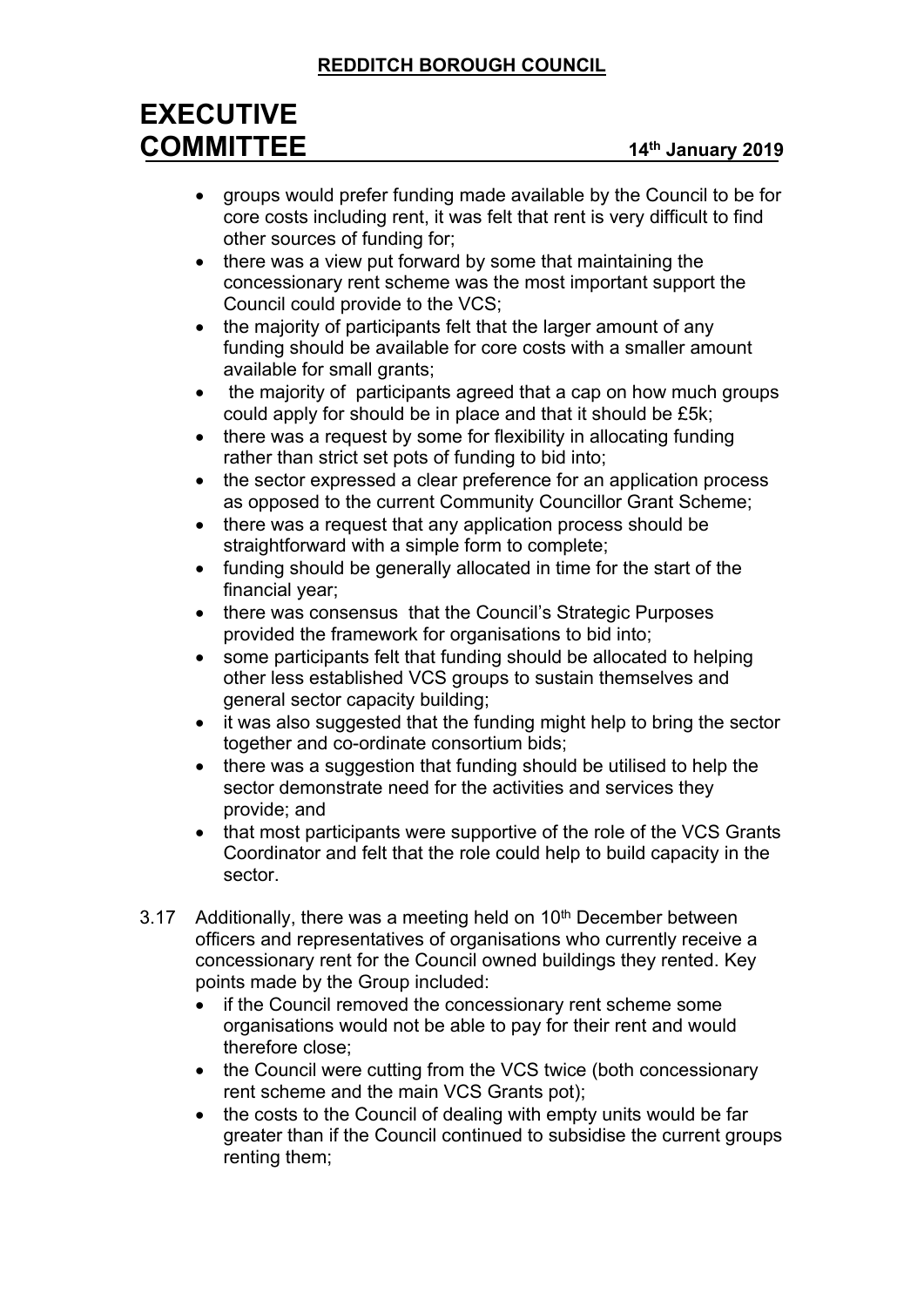# **REDDITCH BOROUGH COUNCIL**

# **EXECUTIVE COMMITTEE <sup>14</sup>th January <sup>2019</sup>**

- the Council was at risk of being financially worse off if the VCS withdrew from the units and they were then to remain vacant;
- the Council needed to be clear about the level of rent that could be charged for these units given that many of them were and still are in poor condition;
- the Council sets the value at market rate but it was felt the commercial value of the units is likely to be less than that;
- it was questioned if the market value of units in Matchborough and Winyates could be made when they were potentially going to be knocked down as part of the District Centre redevelopment plans;
- groups had invested a lot of money in maintaining and improving the units, one organisation quoted £18,000;
- each unit and VCS organisation should be considered individually taking into consideration all factors about the unit they rent and the services they provide and impact on the community; and
- the Council could develop a concessionary rents scheme which looks at what units were lettable and put these VCS organisations inhabiting those units onto a meanwhile lease.
- 3.18 Written representation from the concessionary rent holders themselves has also been made which reflects the points made in the meeting with them on 10th December 2019 as set out above.
- 3.19 Property Services Officers would advise that many of these comments at 3.17 relate to the Council's property functions, as part of its overall ownership and management of its commercial property portfolio. Whilst the comments made as to how the Council might fulfil these functions are noted, they cannot determine how the Council will manage its property portfolio. Details of potential void costs are set out in section 4.2 and reference to property related risks are contained within Appendix 1.
- 3.20 If the wider VCS pot was to be maintained in some form, the consultation exercise strongly showed that VCS Groups were less supportive for the Councillor Community Grants Scheme (CCGS) model to be utilised. Groups had experienced difficulties in securing funding through this approach, some saying the fact that it was often difficult to know how long it would take to get their funding once they had approached their Councillor and also that communication could be difficult at times. The one element that the VCS did like about the CCGS scheme was the simplicity of the application form which they would like to keep in any scheme going forward. From an Officer perspective, the CCGS scheme did require a large amount of administration and a large percentage of the VCS Grants Coordinator's time was taken up by co-ordinating communication about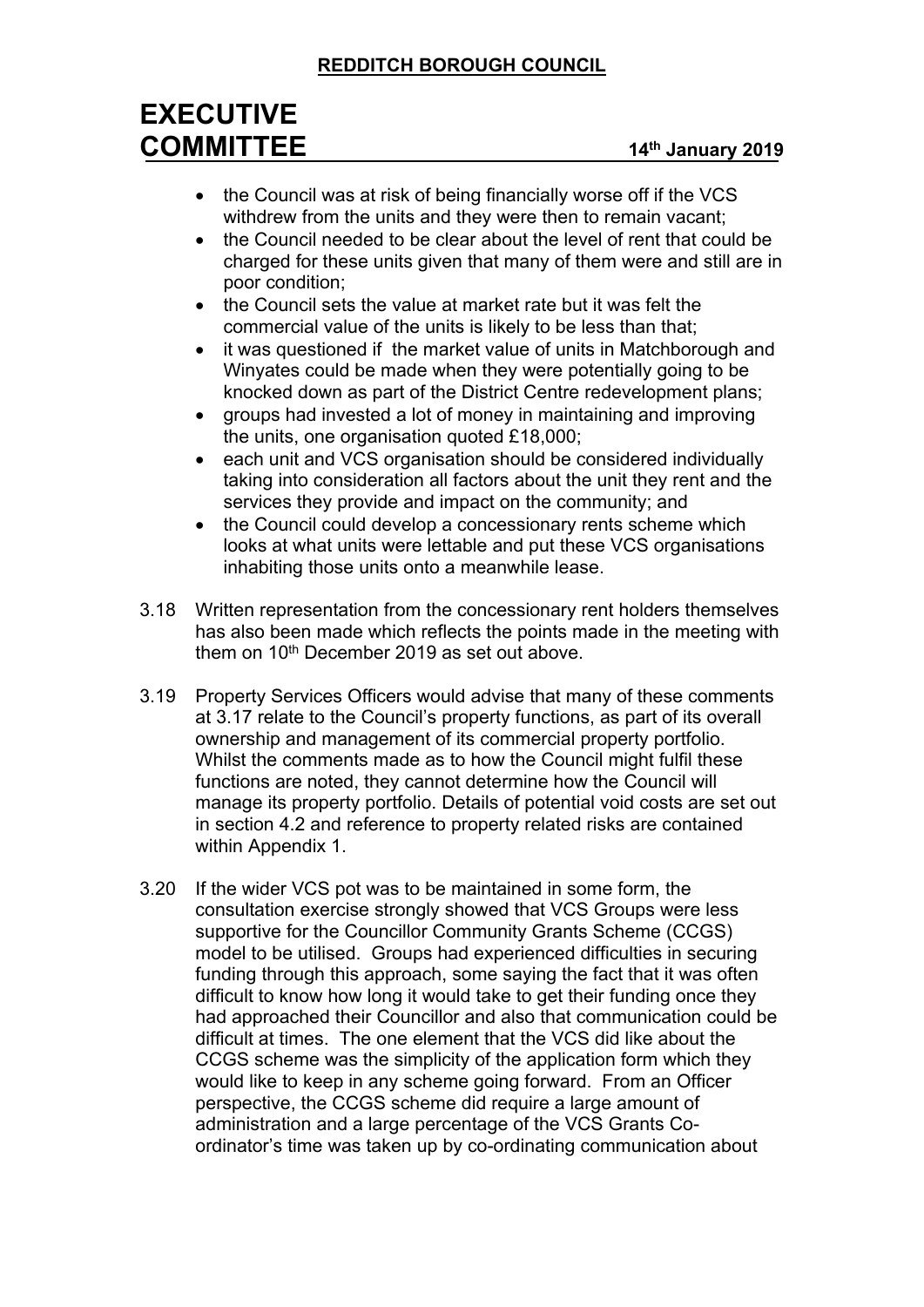applications between VCS groups and the Councillors and keeping records of what funding had been allocated.

- 3.21 In line with the consultation, Officers are minded to establish any new process and policy for the distribution of funding made available through a wider VCS Grants Pot, one which invites applications for funding from the VCS which align with the Council's Strategic Purposes. This will be very similar to methods used in previous years as part of the VCS Grants Programme and is likely to be the least disruptive way of implementing any VCS Grant Pot programme for the next 3 years.
- 3.22 As a general cut is being applied to the wider VCS Grants pot, it is also recommended that the budget for the Financial and Problem Solving Advice service is also subject to a reduction in funding. The recommendation is to save £25k from this pot and reduce the funding to £50k per annum. Officers have made available to Members the monitoring reports submitted over the lifetime of the contract which sets out the outcomes achieved to this point. It is also recommended in this report that in line with the recommendation of support to be guaranteed to the VCS generally for three years, that funding be given to whichever organisation is successful in delivering the Financial and Problem Solving Advice service in the future for 3 years also.
- 3.23 This report proposes options for a 3 year short term proposal to support the VCS at the end of which it migrates to a longer term sustainable scheme. Such a scheme would be developed in consultation with and engagement with the VCS, private businesses and wider public services. One possibility could be the establishment of a Redditch Community Foundation.

#### **Customer / Equalities and Diversity Implications**

3.24 A general Equalities Impact Assessment has been conducted for the proposed changes and cuts to grant funding which sets out any implications for Equality Groups from these proposals. This is attached at Appendix 3. The Assessment will be continuously reviewed once the preferred option has been determined and an action plan developed accordingly.

## **4. RISK MANAGEMENT**

.

4.1 Risks for each of the options are set out in Appendix 1. In terms of the Concessionary Rent Scheme the current level is not commensurate with the budget which has been set for the scheme.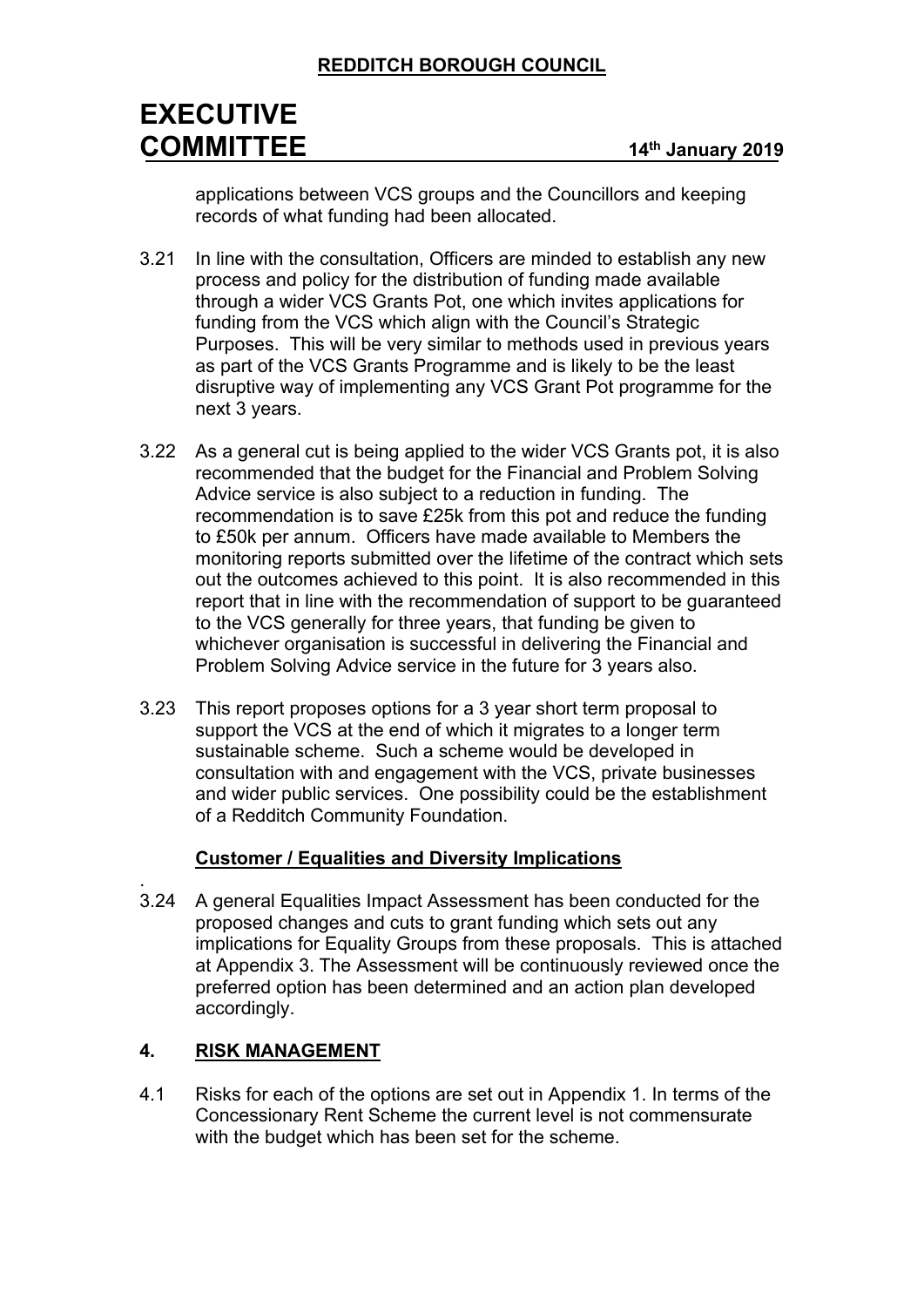4.2 A number of the options propose either the removal of the scheme altogether or removal of the scheme over a transition period. These proposals do pose the risk to groups that currently hold a concessionary rent not being able to afford an increase in the rent and folding altogether or moving out of the premises. It is therefore prudent for the Council to examine the risk of these properties becoming void as a result of these proposals. There clearly would be additional costs such as utility charges, void inspections costs, and business rates that the Council would need to find if properties were left empty. The main void costs to the Council if all 13 units were empty per annum are as follows:

Total Full Market Value of the Units - £117,160 Business Rates Payable (after 3 months of the properties being vacant) - £57,523 Utility Standing Charges Payable - £3120 Void Inspections Costs Payable (estimated) - £2925 **Total - £180,728 per annum**

There may be other costs not included in this calculation such as insurance and maintenance costs.

- 4.3 With the proposed reduction of funding available for the Financial Advice and Problem Solving service there is a risk that any organisation in a position to apply for the funding to deliver the service may not be able to deliver what is required with the funding available. This could result in no applications submitted for this funding or a service being provided which does not have the breadth and scope to meet demand.
- 4.4 By reducing the amount available through the wider VCS Grants pot, the Council will not be able to fund the breadth and diversity of projects it currently funds. However, Members have decided to retain the VCS Grants Co-ordinator post as a means of helping to build capacity in the sector and to support more inexperienced groups in finding and applying for other sources of funding.

## **5. APPENDICES**

Appendix 1 – Options Table

Appendix  $2$  – Write up of consultation with VCS groups on  $26<sup>th</sup>$  Nov, questionnaire results and consultation with Concessionary Rents Holders on 10<sup>th</sup> Dec.

Appendix 3 – Equalities Impact Assessment